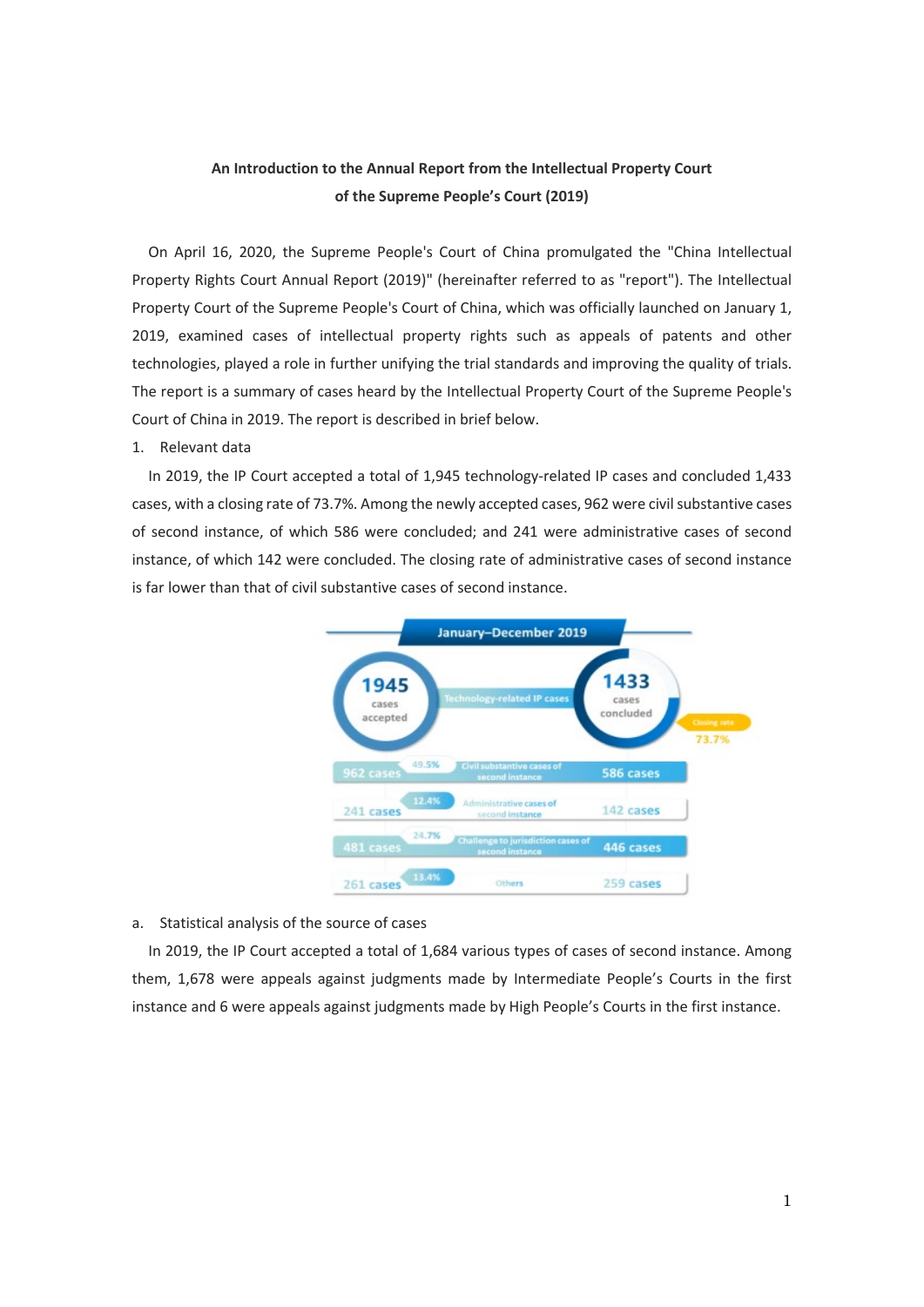

The ranking of the source regions of the cases is shown in the figure below. The data roughly reflect the distribution of technology-related IP disputes across the country. It is clear from the above data that economically developed regions tend to have more economic activities involving technologyrelated intellectual property and, accordingly, there are more related disputes.



#### b. Statistical analysis of the types of cases accepted

The type of 241 administrative cases of second instances were as shown in the figure below. The majority of the cases are administrative disputes over invalidation of invention patent rights (33.2%), administrative disputes over reexamination of invention patent applications (29.5%), and administrative disputes over invalidation of utility model patent rights (23.7%).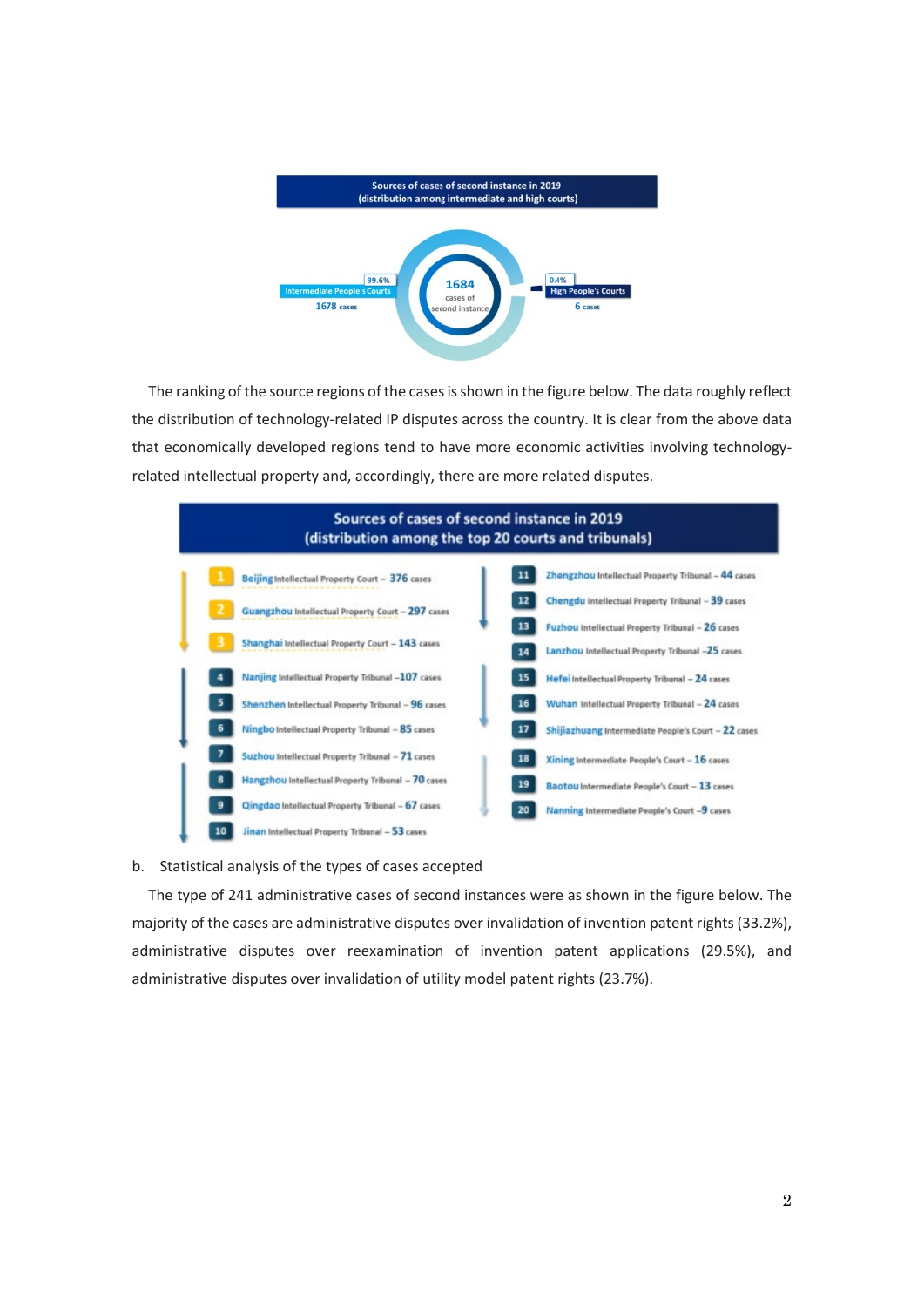

## c. Statistical analysis of judgment results

In 2019, the IP Court concluded a total of 1,174 cases of second instance. Among them, 731 cases were concluded with the decisions of the first instance being affirmed; 280 cases were concluded with the appeals being withdrawn, 71 cases were concluded through mediation, with a mediation and withdrawal rate of 29.9%; and 92 cases were concluded by either being sent back for retrial or through reversal of decisions on appeal, with a send back and reversal rate of 7.8%. Of the 92 sent back for retrial or reversal cases concluded by the IP Court, there were 66 civil substantive cases of second instance, 21 cases of second instance on challenge to jurisdiction, and 5 administrative cases of second instance.



 Of the 586 civil substantive cases of second instance concluded by the IP Court, 236 were concluded with the decision of the first instance being affirmed; 213 cases were concluded with the appeals being withdrawn, 71 cases were concluded through mediation, with a mediation and withdrawal rate of 48.5%; and 66 cases were concluded by either being sent back for retrial or reversal of decisions on appeal, with a send back and reversal rate of 11.3%.

 Of the 142 administrative cases of second instance concluded by the IP Court, 126 cases were concluded with the decision of the first instance being upheld; 11 cases were concluded with the appeals being withdrawn; and 5 cases were concluded by reversal of decisions on appeal, with a reversal rate of 3.5%.

 Of the 446 cases of second instance on challenge to jurisdiction concluded by the IP Court, 369 cases were concluded with the decisions of the first instance being affirmed; 56 cases were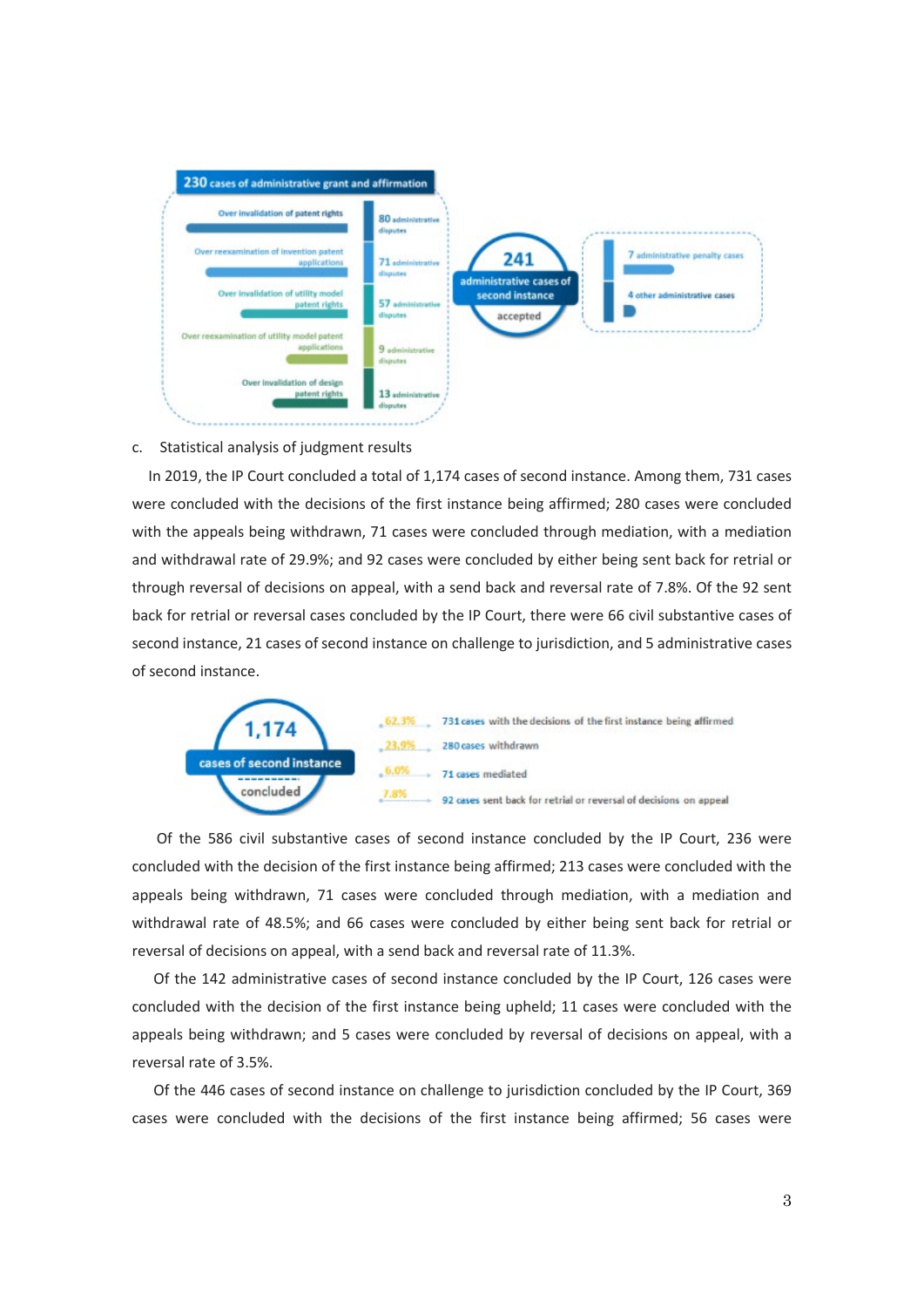concluded with the appeals being withdrawn; and 21 cases were concluded by reversal of decisions on appeal, with a reversal rate of 4.7%.



# d. Statistical analysis of trial period

 In 2019, the average trial period for substantive cases of second instance tried by the IP Court was 73 days, and 29.4 days for cases of second instance on challenge to jurisdiction. The closing rate was 39.2 cases per judge.



e. Statistical analysis of cases involving a party from foreign countries, Hong Kong, Macau, and Taiwan

In 2019, the IP Court accepted 174 cases involving a party from foreign countries, Hong Kong, Macau, and Taiwan. Among them, there were 50 civil substantive cases of second instance, 52 administrative cases of second instance, 71 cases of second instance on challenge to jurisdiction, and one other case.

The IP Court concluded 98 cases involving a party from a foreign country, Hong Kong, Macau, and Taiwan. Among them, 35 substantive cases were concluded, of which 21 were won by foreign parties (including partially won), three were won by Hong Kong, Macao and Taiwan parties, and 11 were won by parties from the Chinese mainland.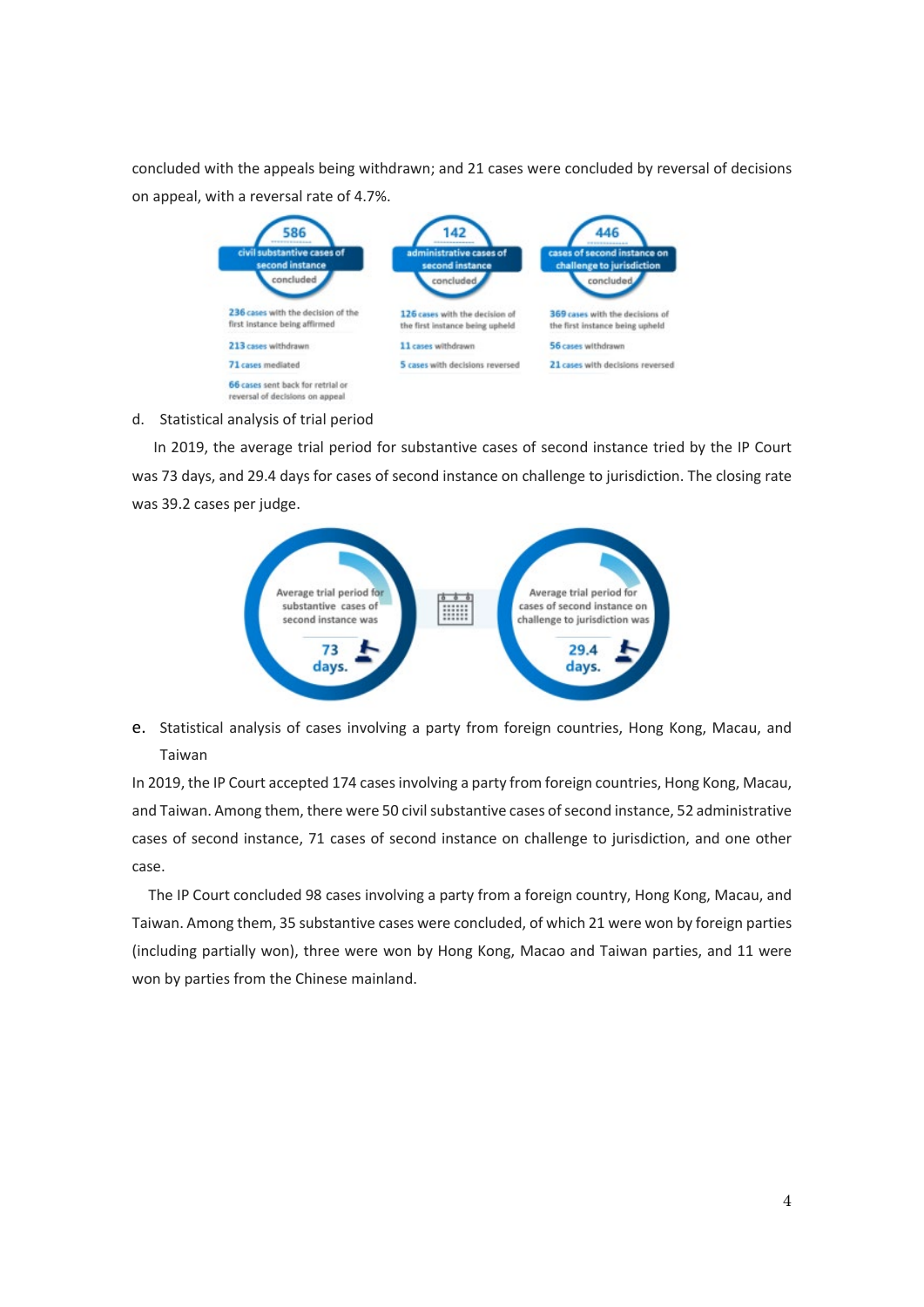

2. Case characteristics analysis

a. Overall characteristics of cases

In 2019, technology-related IP cases tried by the IP Court shared the following characteristics:

(i) The cases involved a wide range of technologies.

(ii) The cases have had a large social impact. One is the high market value of the intellectual property involved in the cases. Two is the high degree of attention from society when the cases involve cutting-edge technologies or have an impact on the national economy or people's livelihood, such as standard essential patents (SEPs), pharmaceutical patents, etc.

(iii) The cases involve interconnected procedures. The IP Court accepted many mutually competitive litigation cases in which the parties filed multiple civil and administrative litigations against each other in different courts.

(iv) The trial period of the cases was short. The average trial period for substantive cases of second instance concluded by the IP Court in 2019 was only 73 days, which indicated that the trial period for cases involving the protection of technology-related intellectual property rights had been considerably shortened.

(v) The legitimate rights and interests of Chinese and foreign parties are equally protected. The IP Court continues to insist on equal treatment and equal protection of the intellectual property rights of both Chinese and foreign market entities of various types, according to law.

(vi) The tendency towards increasing judicial protection is clear. Among the cases concluded, cases supporting the obligee's claims according to law accounted for 61.2% of the total.

b. Characteristics of civil patent cases

The civil patent cases heard by the IP Court have the following characteristics:

(i) There are many cases in which claim construction and the determination of equivalent infringement are the main disputes.